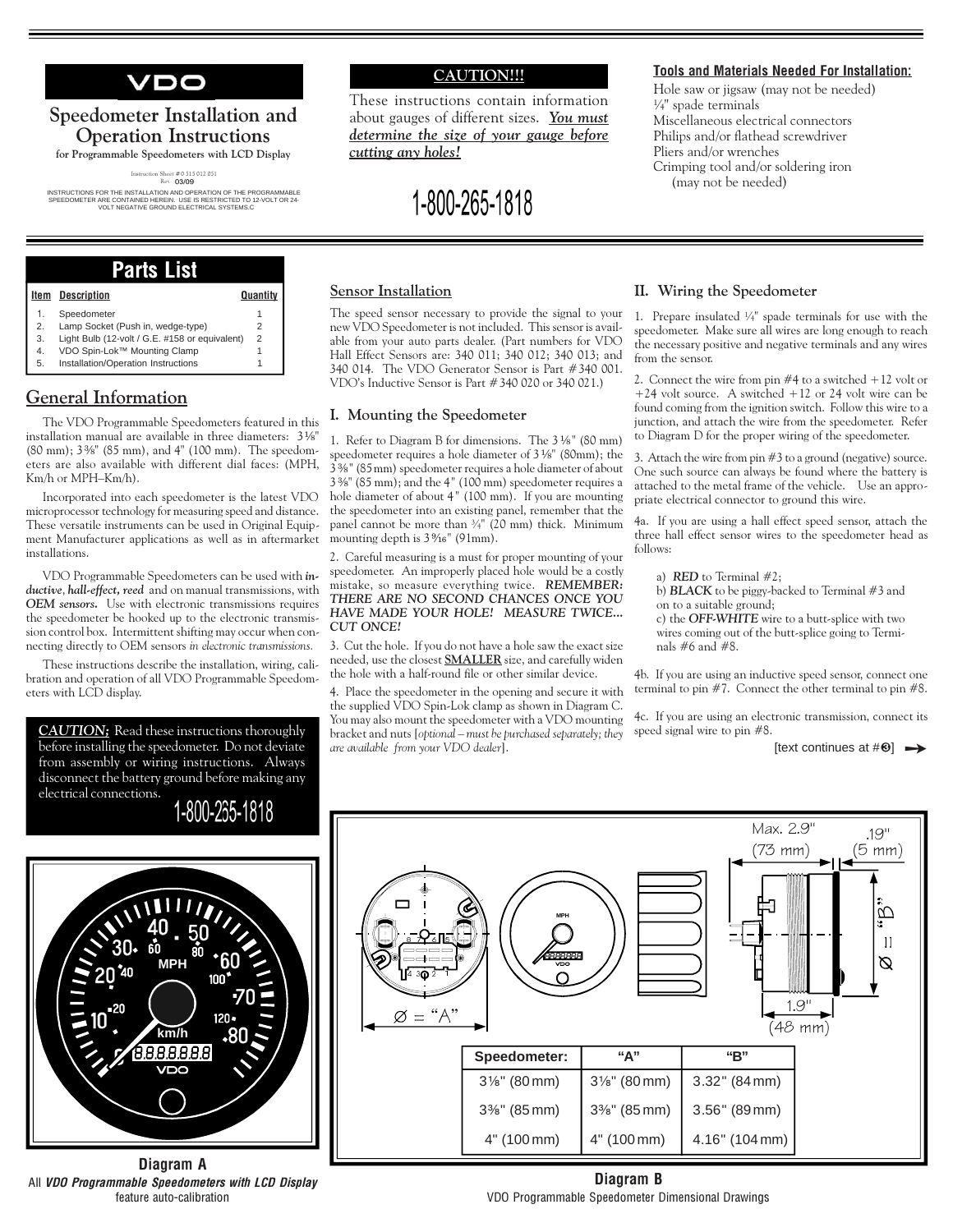

Diagram D Proper wiring of the speedometer with: **O** Hall-Effect sensors; **O** Inductive sensors; or **O** Electronic transmissions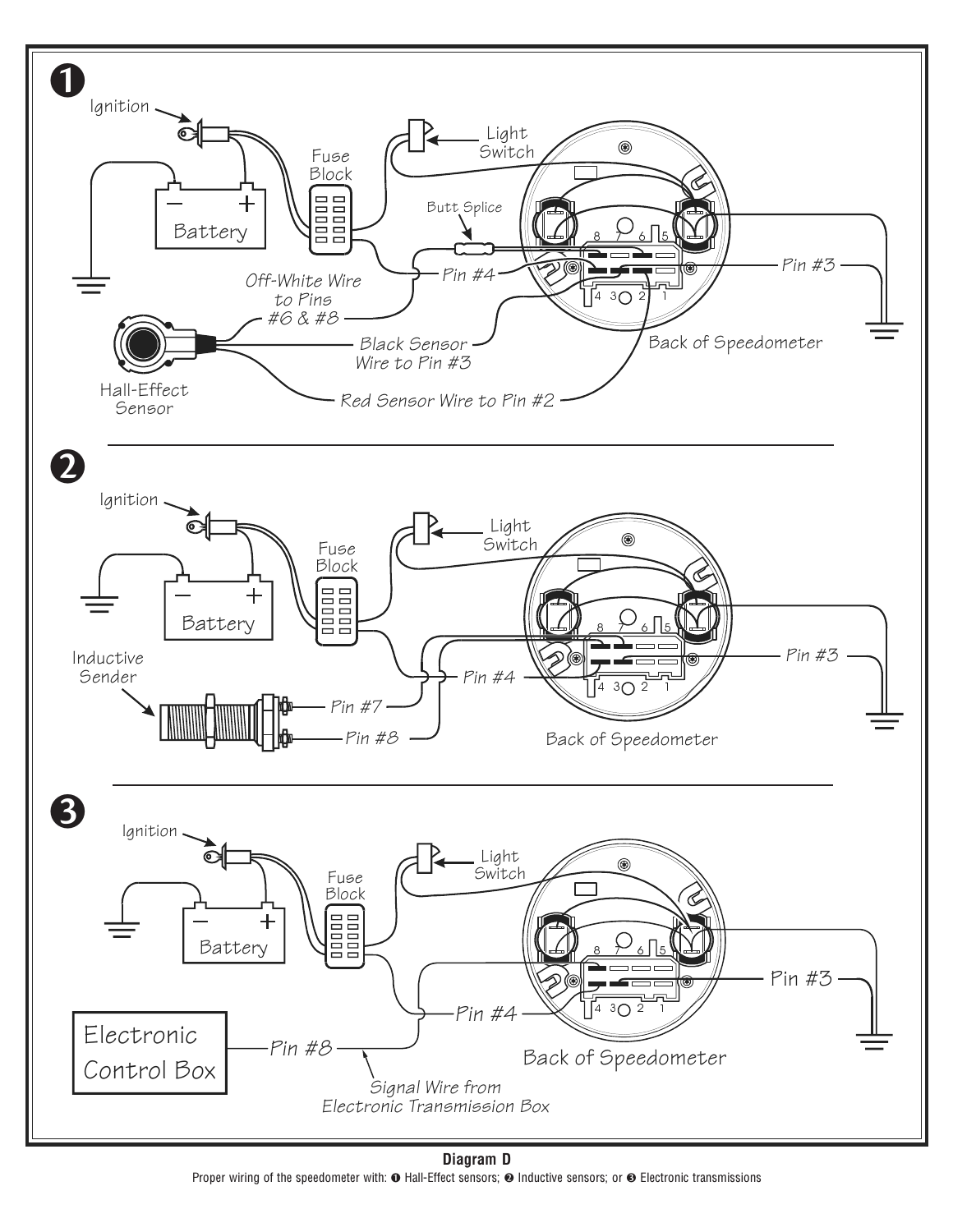

Diagram C Proper mounting of the VDO Speedometer

## 8

5. For wiring of the lights, see Diagram D.

6. Reconnect the battery and turn on the ignition to make sure the speedometer is working. When you turn on the ignition, the speedometer will do an automatic self-test. During this self-test, the pointer moves over the whole scale range, and the LCD display shows the word " [ES]". After the test is completed, the display will reveal either the trip distance or the total distance, depending on which one was selected when the ignition was turned off. Since this is the first time power has been applied to the instrument, the reading will be  $\boxed{0.0}$ , or  $\boxed{t \quad 0.0}$ . If everything is working properly, the installation is complete. If it isn't, re-check your wiring.



Diagram E The LCD on the speedometer will show this display during, then after the self-test.

#### III. Calibrating the Speedometer

Calibration of the VDO Speedometer with LCD Display is a relatively simple procedure, and can be accomplished in any of three ways:

- Automatic calibration when driving on a road with the exact distance of 1 mile clearly defined; or on a dynomometer...
- By the input of the known pulse-per-mile (kilometer) for the vehicle and sensor being used with the speedometer...
- Using a reference point for adjustment or fine tuning.

You gain access to the calibration functions by pressing the button on the front of the speedometer and holding it in while you turn on the ignition. As you continue to hold in the button, the display will change...scrolling through the three calibration methods and stopping on each one for about two seconds.



## Diagram F Calibration modes as displayed on the Speedometer's LCD

The display lists the auto-calibrate mode as **AutOCL** the pulse-per-mile mode as PuLSE ; and the reference/ fine-tune mode as  $H dU \rightarrow$ . When you see the method you wish to use, let go of the button and that function will be enabled. See Diagram F.

#### 1. Autocalibration  $(H_U | H_U)$

The auto-calibration function can be used successfully only on: O A road with the distance of one mile accurately designated or  $\Theta$  A dynomometer.

To use the autocalibrate mode:

1. Press the button on the front of the speedometer, hold it in, and start the engine. Release the button when the display reads, " *HutO*CL .

2. After three seconds, the word " bUttOn " will show on the display. When you are ready to begin your calibration run, press the button again. The display will now begin flashing the word " 5tHrt.

#### 3. Drive the reference distance of one mile (or 1 kilometer). NOTE: As you drive this distance, the speedometer needle will not register or move. This is a normal occurrence during the autocalibration process.

4. When you have gone exactly one mile, press the button again. If the electronic impulse rate detected by the speedometer's microprocessor is within the calibration range limits of 500 to 399,999, the rate will be shown on the LCD display. For example, your reading might be "P16000  $\hat{=}$  Calibration Range 16000). Such a display indicates that the impulse rate detected during the reference mile you drove exactly matches the microprocessor's programmed rate for 1 mile. That means the speedometer is now perfectly calibrated to provide the most accurate display possible of both speed and distance. The speedometer finishes its autocalibration by moving the pointer through a full sweep, then back down to zero.

However, if the speedometer detects any kind of error during your run, the LCD will display the following message: 0.0". This means no useable impulse was detected. In this case, simply turn off the ignition, and start the process again.





Diagram G LCD Sequences as they appear during Automatic Calibration

#### 2. Manual Calibration with a known value  $(PuLSE)$

If you know the exact calibration value for the vehicle and type of sensor you are using (pulse-per-mile or pulse-perkilometer), you may use that value to manually calibrate the speedometer.

To calibrate your VDO Speedometer manually:

1. Press and hold in the button on the front of the speedometer as you turn on the ignition. Hold in the button until the word " PuLSE " is displayed on the LCD readout.



#### Diagram H

LCD Sequences as they appear during Manual Calibration

2. As soon as you see the word "PuLSE", " release the button. After a few seconds, the display will start flashing a series of numbers (factory default setting) that you can change to represent the correct calibration impulse value. For example, a number like 50000 will show on the display, with each digit flashing in turn, except for the last digit on the right, which is fixed: first, the second 0 from the right; then the third 0 from the right; then, the next 0; and finally,  $the 5.$ 

3. As each number flashes, press the button to change it until the correct digit appears (that is, the number you wish to input).

For example, let's say the number that represents the correct calibration value for your vehicle and sensor is "43850." When you begin the manual calibration process, the LCD displays a default value. Each digit, except the one farthest to the right, will flash, in turn, from right to left. Wait until the second digit from the right starts to flash again. When it does, press the button to start cycling through the numbers available for this digit. When the number "5" appears, release the button.